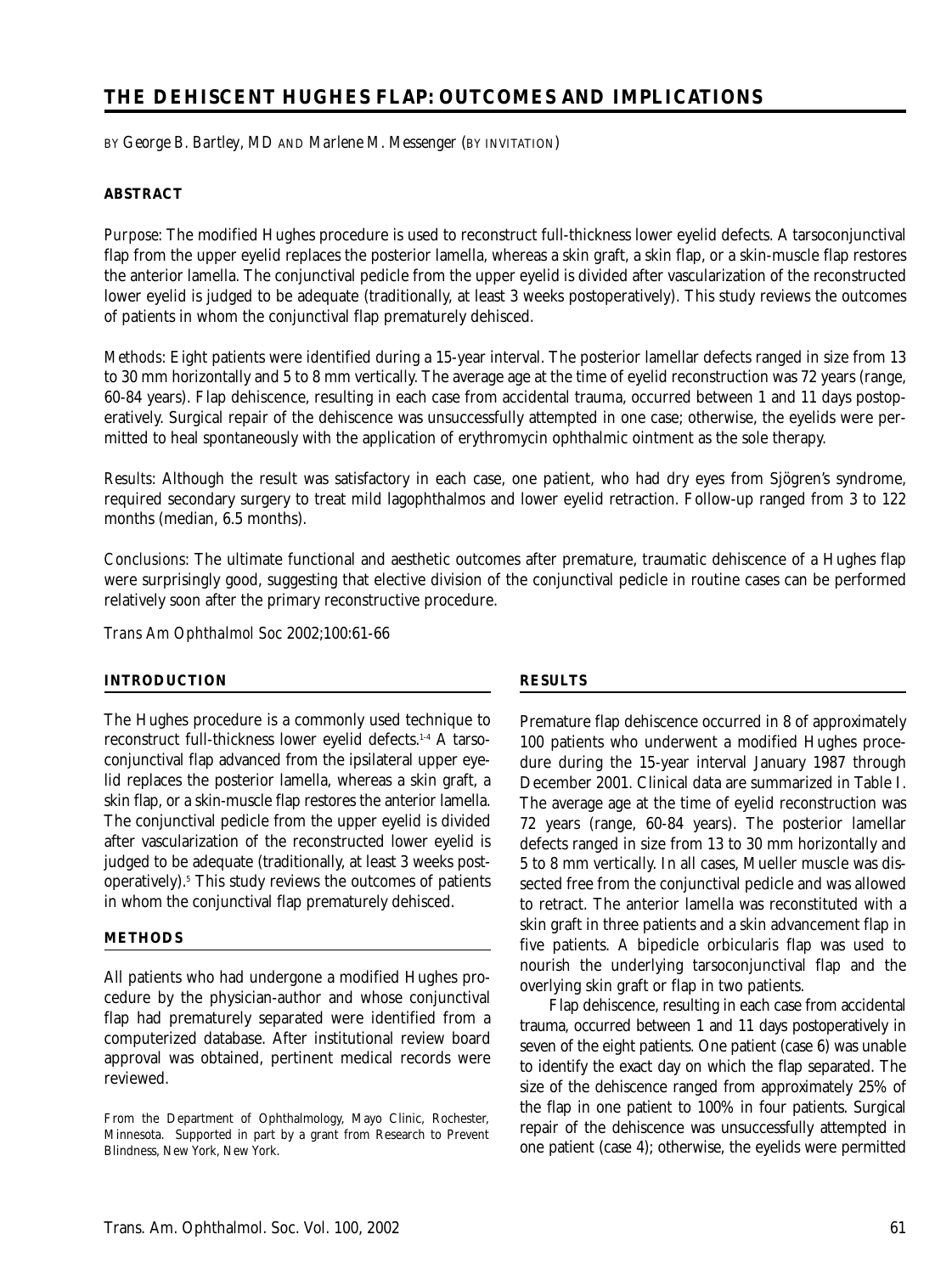| CASE     | <b>HUGHES</b><br>AGE AT<br>$\mathbf{E}$ | HORIZONTAL $\times$<br>DEFECT (MM)<br><b>VERTICAL</b><br>SIZE OF | <b>SUTURE</b><br>USED                | RECONSTRUCTION<br><b>ANTERIOR</b><br><b>LAMELLA</b>           | <b>DEHISCENCE</b><br>DAYS UNTIL                                                     | <b>DEHISCENCE</b><br>SIZE OF | DAYS UNTIL<br><b>DIVISION</b><br>FLAP | <b>PROCEDURES</b><br><b>SUBSEQUENT</b>        | FOLLOW-UP<br>(0M) |
|----------|-----------------------------------------|------------------------------------------------------------------|--------------------------------------|---------------------------------------------------------------|-------------------------------------------------------------------------------------|------------------------------|---------------------------------------|-----------------------------------------------|-------------------|
|          | 77                                      | $29\times7$                                                      | and 6-0 plain gut<br>7-0 polyglactin | Bipedicle orbicularis oculi flap<br>and skin graft            | $\infty$                                                                            | Nasal 75%                    | $\mathbf{16}$                         | None                                          |                   |
| 2        | 60                                      | $20\times5$                                                      | 6-0 plain gut                        | Skin graft                                                    | S                                                                                   | 100%                         | Ź                                     | None                                          | 122               |
| S        | 63                                      | $15 \times 7$                                                    | 6-0 plain gut                        | Skin advancement flap                                         |                                                                                     | Nasal 25%                    | 36                                    | eyelid retraction repair<br>Cicatricial lower |                   |
| ↵        | 78                                      | $15 \times 8$                                                    | $6-0$ plain gut                      | Skin graft                                                    |                                                                                     | 100%                         | Ź                                     | None                                          |                   |
| S        | 8 <sup>o</sup>                          | $30 \times 6$                                                    | and 6-0 plain gut<br>7-0 polyglactin | Skin advancement flap                                         | $\sim$                                                                              | Central 50%                  | $\overline{31}$                       | None                                          |                   |
| 6        | 69                                      | $14 \times 7$                                                    | and 6-0 plain gut<br>6-0 polyglactin | Skin advancement flap                                         | for planned flap division<br>when patient returned<br>flap had dehisced<br>Unknown; | 100%                         | Ź                                     | None                                          |                   |
| r        | 79                                      | $20\times 6$                                                     | 6-0 plain gut                        | Bipedicle orbicularis oculi flap<br>and skin advancement flap | $\equiv$                                                                            | Nasal 60%                    | $\mathcal{S}$                         | None                                          |                   |
| $\infty$ | 84                                      | $13 \times 6$                                                    | 6-0 plain gut                        | Skin advancement flap                                         | 5                                                                                   | 100%                         | Ź                                     | None                                          |                   |

*Bartley et al*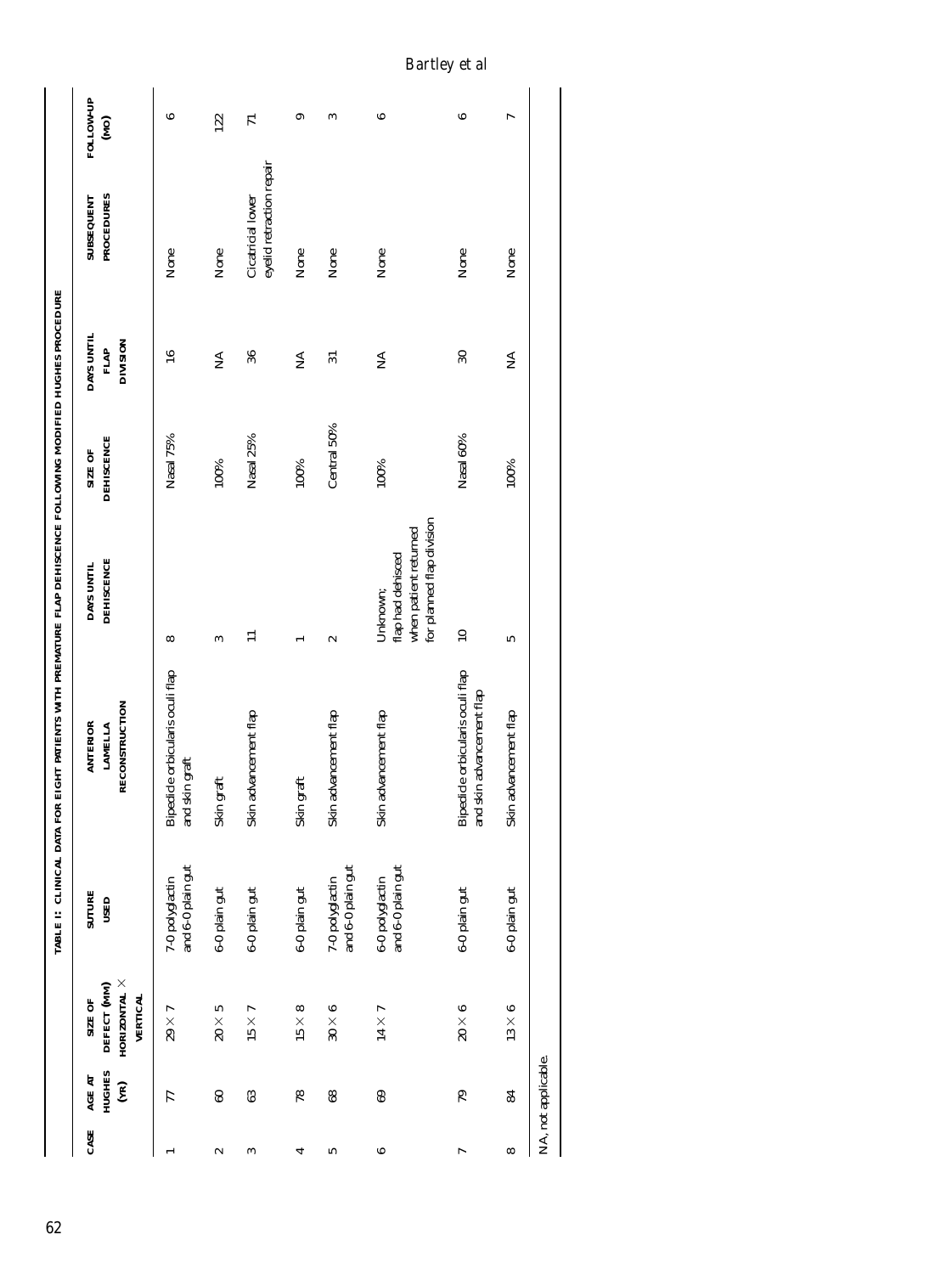to heal spontaneously with the application of erythromycin ophthalmic ointment as the sole therapy (Figures 1 and 2). Division of the residual Hughes flap was performed between 16 and 36 days in the four patients whose dehiscence did not involve the entire conjunctival pedicle.

Although the ultimate result was satisfactory in each



**FIGURE 1A** Case 2. Right lower eyelid defect after tumor excision.



**FIGURE 1B** Case 2. Complete dehiscence of Hughes conjunctival flap 3 days postoperatively. Eyelid left to heal spontaneously.



**FIGURE 2A** Case 4. Complete dehiscence of Hughes conjunctival flap to right lower eyelid 1 day postoperatively.



**FIGURE 2B** Case 4. Attempted repair of Hughes flap.





**FIGURE 1C** Case 2. Appearance 5 months postoperatively.

Case 4. Secondary dehiscence of conjunctival flap 2 days later. Eyelid left to heal spontaneously.



**FIGURE 2D** Case 4. Appearance 9 months postoperatively.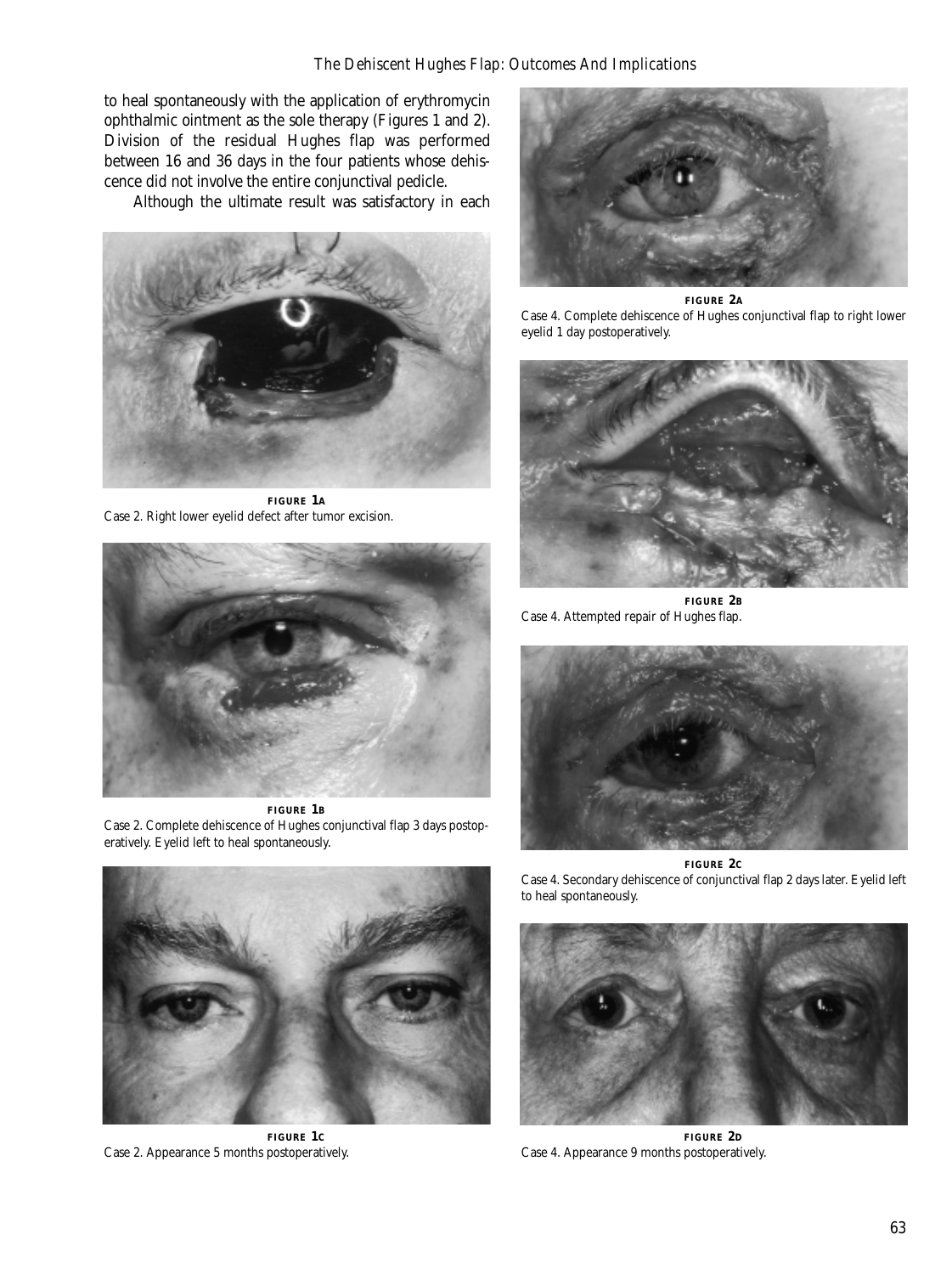case, one patient (case 3), who had dry eyes from Sjögren's syndrome and tight skin from chronic sun exposure, eventually required secondary surgery to treat 1 to 2 mm of eyelid retraction and mild lagophthalmos (Figure 3). Of note is that this patient had the smallest conjunctival flap dehiscence.

Follow-up ranged from 3 to 122 months (median, 6.5 months).

# **DISCUSSION**

The Hughes procedure is a reliable method for reconstructing full-thickness lower eyelid defects. Such defects may range in size from relatively small, segmental defects (especially nasally) to larger defects that comprise the entire lower eyelid. Although the original description involved splitting the upper eyelid margin as the tarsoconjunctival flap was elevated, the operation was modified subsequently to preserve the upper eyelid margin and decrease complications related to the donor site. Traditionally, the conjunctival pedicle was divided several weeks to months after the primary reconstruction to ensure that adequate vascularization had occurred. In contemporary practice, however, most surgeons believe that it is appropriate to divide the conjunctival pedicle after 3 to 4 weeks, especially if a bipedicle orbicularis oculi flap can be mobilized from residual eyelid tissue to provide additional nourishment to the tarsoconjunctival flap.<sup>6,7</sup>

Two recent reports by McNab and colleagues $8,9$  have demonstrated that satisfactory results may be achieved when the conjunctival pedicle is divided 2 weeks after the initial procedure. This concept is consistent with previous reports by Hargiss,<sup>10</sup> who proposed that two tubed conjunctival flaps would provide satisfactory vascular support equivalent to an apron flap; Leone and Van Gemert,<sup>11</sup> who demonstrated that a free tarsoconjunctival graft could survive if covered by a bipedicle skin-muscle flap; and Leibsohn and associates,<sup>12</sup> who intentionally created a small optical buttonhole in the Hughes tarsoconjunctival flap without compromising the vascular supply to the reconstructed lower eyelid.

The favorable outcomes of the patients reported herein suggest that a dehiscent Hughes flap does not necessarily need to be repaired. Additionally, the results support the hypothesis that early division of the conjunctival pedicle may be performed without undue risk of functional or aesthetic complications. Limiting the eyelidsharing interval may be useful, in particular, in patients whose opposite eye has poor vision.

#### **REFERENCES**

1. Hughes WL. A new method for rebuilding a lower lid. Report of a case. *Arch Ophthalmol* 1937;17:1008-1017.



**FIGURE 3A** Case 3. Right lower eyelid defect after tumor excision.



#### **FIGURE 3B** Case 3. Dehiscence of medial 25% of Hughes conjunctival flap 11 days postoperatively. Eyelid left to heal spontaneously, and residual flap divided

36 days later.



**FIGURE 3C**

Case 3. Appearance 20 months postoperatively, immediately prior to "split-level" grafts (hard palate mucosa graft to posterior lamella and fullthickness skin graft to anterior lamella) to decrease exposure of right eye. Patient has Sjögren's syndrome.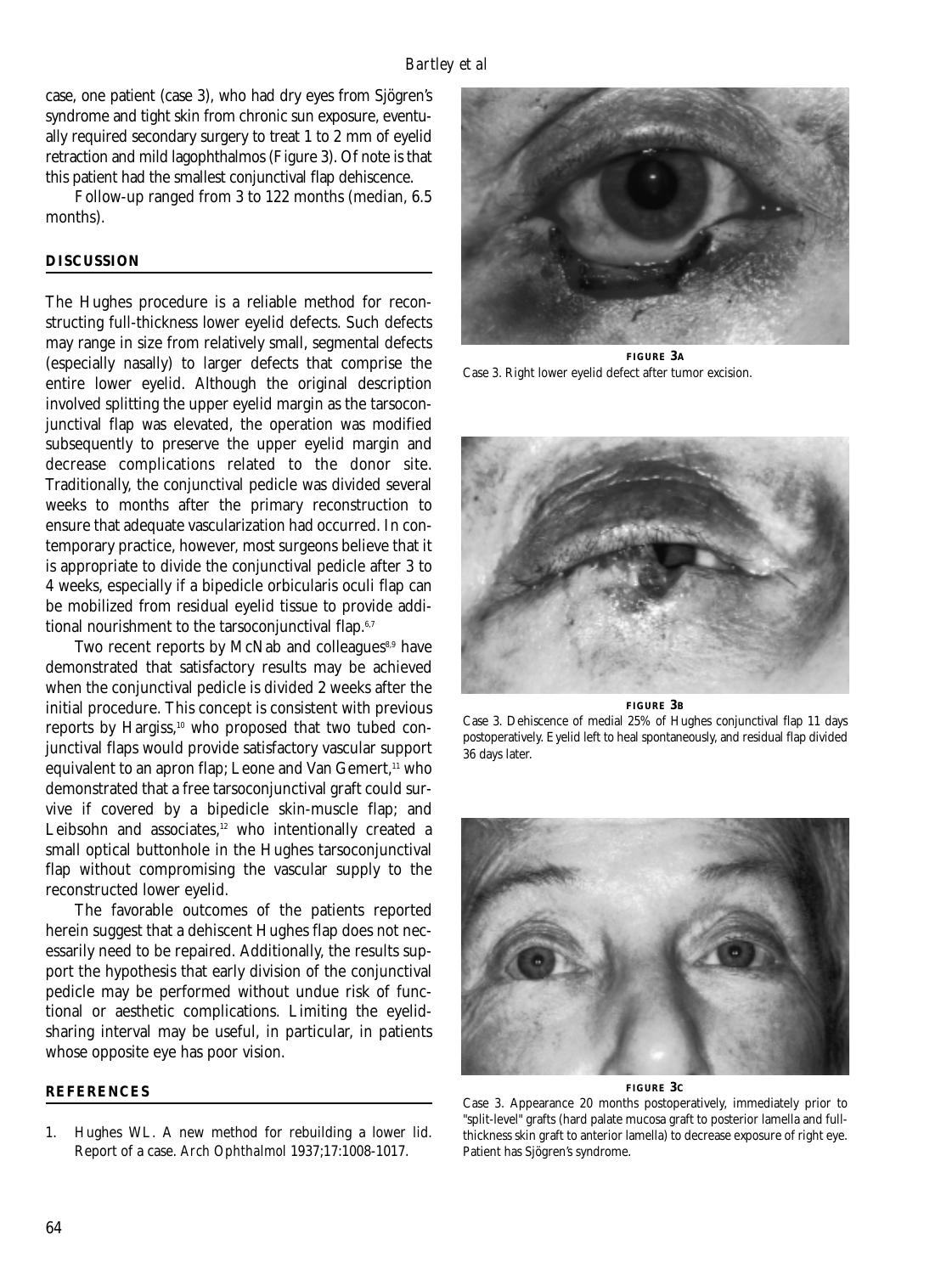- 2. Hughes WL. Reconstruction of the lids. *Am J Ophthalmol* 1945;28:1203-1211.
- 3. Hughes WL. Total lower lid reconstruction: technical details. *Trans Am Ophthalmol Soc* 1976;74:321-329.
- 4. Bartley GB, Putterman AM. A minor modification of the Hughes' operation for lower eyelid reconstruction. *Am J Ophthalmol* 1995;119(1):96-97.
- 5. Rohrich RJ, Zbar RIS. The evolution of the Hughes tarsoconjunctival flap for the lower eyelid reconstruction. *Plast Reconstr Surg* 1999;104(2):518-522.
- 6. Doxanas MT. Orbicularis muscle mobilization in eyelid reconstruction. *Arch Ophthalmol* 1986;104(6):910-914.
- 7. Lowry JC, Bartley GB, Litchy WJ. Electromyographic studies of the reconstructed lower eyelid after a modified Hughes procedure. *Am J Ophthalmol* 1995;119(2):225-228.
- 8. McNab AA. Early division of the conjunctival pedicle in modified Hughes repair of the lower eyelid. *Ophthalmic Surg Lasers* 1996;27(6):422-424.
- 9. McNab AA, Martin P, Benger R, et al. A prospective randomized study comparing division of the pedicle of modified Hughes flaps at two or four weeks. *Ophthal Plast Reconstr Surg* 2001;17(5):317-319.
- 10. Hargiss JL. Bipedicle tarsoconjunctival flap. *Ophthal Plast Reconstr Surg* 1989;5(2):99-103.
- 11. Leone CR Jr, Van Gemert JV. Lower lid reconstruction using tarsoconjunctival grafts and bipedicle skin-muscle flap. *Arch Ophthalmol* 1989;107(5):758-760.
- 12. Leibsohn JM, Dryden R, Ross J. Intentional buttonholing of the Hughes' flap. *Ophthal Plast Reconstr Surg* 1993;9(2):135-138.

# **DISCUSSION**

DR BARTLEY R. FRUEH. I recalled being taught that one should wait 2 months before taking down a Hughes flap, so I looked through textbooks on my shelf to see what they said. Merrill Reeh in 1963<sup>1</sup> said to wait for 2 months or more. Frank English in 1975<sup>2</sup> indicated 4 weeks was sufficient. In the text by Merrill Reeh, Charles Beyer, and Gerry Shannon in 1976<sup>3</sup>, they indicate that approximately 2 months is the proper interval for dividing the flap. Joe Flanagan, one of our members, in 1984<sup>4</sup> suggested that 4 to 6 weeks is the appropriate interval. And in my most recent text, Charles and Chris Stephenson in 1997<sup>5</sup> indicate the tarsoconjunctival flap may be divided after 3 to 4 weeks. We know from the recent work of McNab and colleagues $6$  that a 2-week interval is sufficient.

In general, the indication for a Hughes flap is a relatively shallow lower lid defect that has a tarsal deficit larger than can be closed effectively with a one-stage procedure, such as a Tenzel semi-circular flap. In most patients, the loss will need to be greater than 60% of the length of the lid to meet this criterion. Half of the eight patients in this study had defects of 15 mm or less. I query whether these could have been repaired by a one-stage procedure that would have produced a lid that would be as good as, or

better than, the Hughes reconstruction functionally and cosmetically.

There are two cases in this series that are particularly instructive; cases 2 and 4, one of which had a 20-mm defect and one of which had a 15-mm defect, each with a skin graft forming the anterior lamella. Each had a 100% dehiscence of the conjunctival flap, one at day 1 and one at day 3, so very little new vessel formation from surrounding tissues could have occurred by that time. Essentially, each was then a graft on a graft, something that should not work.

In the mid 1970s, I asked Dr Hughes at a cocktail party whether he really thought there was sufficient vasculature in the conjunctiva to nourish a thick piece of tarsus at the end of it, as we suppose is happening with a Hughes flap. He assured me that the tarsal plate in a Hughes flap was nourished by its conjunctival pedicle.

Based on Bartley and Messenger's two cases, perhaps Dr Hughes was mistaken. Perhaps the nourishment for the tarsus and skin graft comes from the rich vascular supply of the remaining lid and the conjunctival flap is a secondary and nonessential contributor. Additional evidence for this is that a full-thickness lid margin graft may be taken from one lid and placed in another. Would our patients do just as well with a one-stage grafting of the tarsal plate, with the anterior lamella formed by either a flap or a skin graft, eliminating the conjunctival pedicle flap?

Thank you, Dr Bartley and Ms Messenger, for an intriguing presentation that gives us a lot of food for thought.

#### **REFERENCES**

- 1. Reeh M. *Treatment of Lid and Epibulbar Tumors*. Springfield, Ill: Charles C Thomas; 1963:311.
- 2. English F. *Reconstructive and Plastic Surgery of the Eyelids*. Springfield, Ill: Charles C Thomas; 1975:10.
- 3. Reeh M, Beyer C, Shannon G. *Practical Ophthalmic Plastic and Reconstructive Surgery*. Philadelphia: Lea & Febiger; 1976:48.
- 4. Flanagan J*. Ophthalmic Plastic and Reconstructive Surgery*. Stewart WB, ed. Rochester, Minn: American Academy of Ophthalmology; 1984:251.
- 5. Stephenson CB, Stephenson CM. *Ophthalmic Plastic, Reconstructive, and Orbital Surgery*. Stephenson CM, ed. Boston: Butterworth-Heinemann; 1997:298.
- 6. McNab AA, Martin P, Benger R, et al. A prospective randomized study comparing division of the pedicle of modified Hughes flaps at two or four weeks. *Ophthalmic Plast Reconstr Surg* 2001;17:317-319.

DR JOSEPH C. FLANAGAN. The Hughes flap could be opened much earlier than we thought in the past. There are other alternatives to this flap with the Tenzel flaps and other materials, such as a free tarsal graft from the upper eyelid with a covering flap, or materials such as Alloderm,